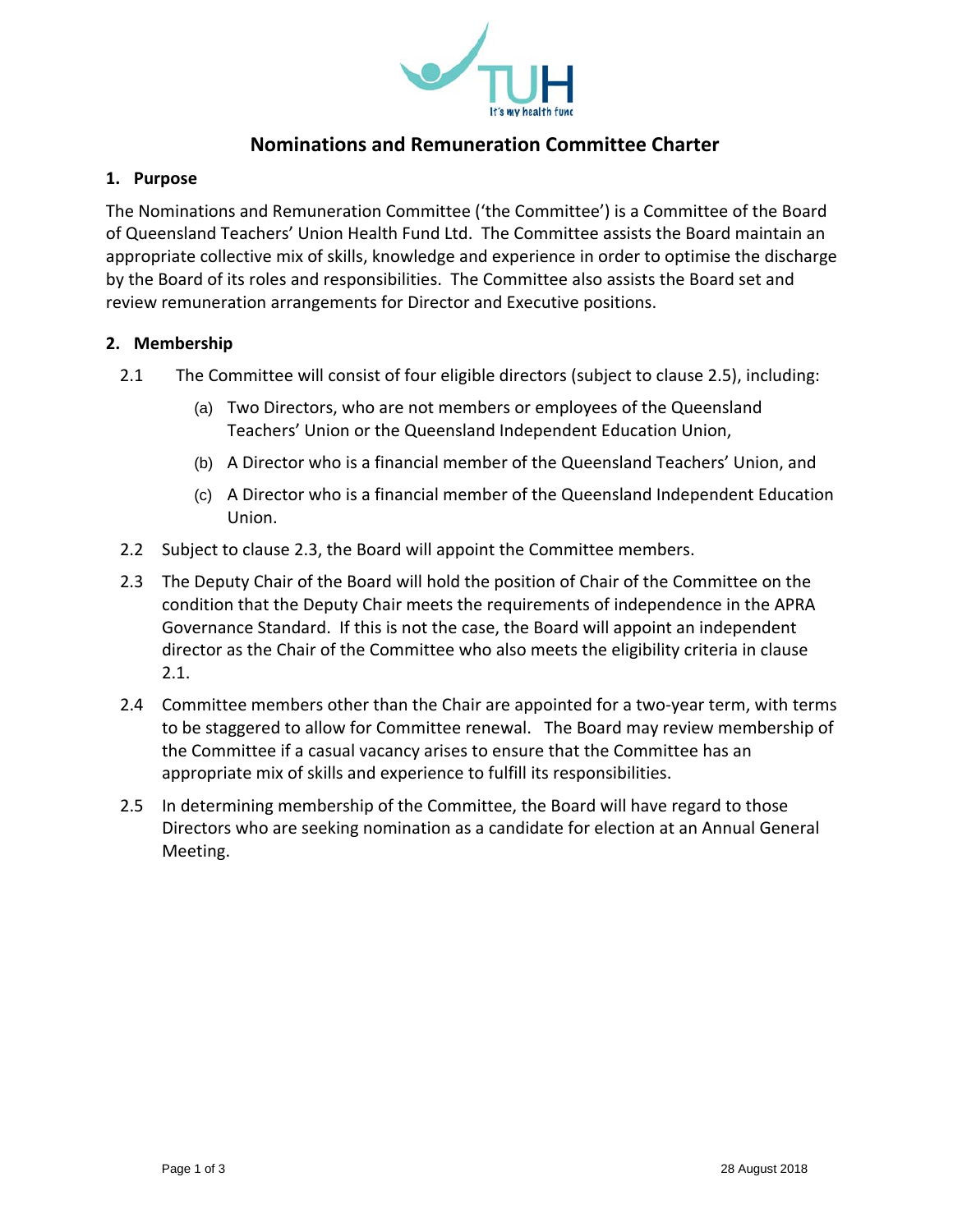

# **3. Meetings**

- 3.1 Meetings will be held at least twice in a financial year. In addition, the Chair of the Committee may call such additional meetings as may be necessary.
- 3.2 Three members of the Committee are required to be present to constitute a quorum.
- 3.3 The Chief Executive Officer and Company Secretary may be required to attend Committee meetings on a regular basis, in whole or in part, and may be provided with copies of the Committee papers. Other employees of the Company may also be requested to attend from time to time.
- 3.4 Meetings shall be conducted on a formal basis and be effectively minuted by the Company Secretary (or delegate). A meeting agenda must be prepared by the Company Secretary (or delegate) that is consistent with the Committee Charter and following input from Committee Members and the Chief Executive Officer. Such agenda and relevant meeting materials will be distributed to all members of the Committee at least five days prior to a meeting.
- 3.5 Minutes of meetings must be prepared and sent to the Chair as soon as possible after the conclusion of the meeting. Minutes must be signed by the Chair within 30 days and will be endorsed as an accurate record of the meeting at the next subsequent meeting of the Committee.
- 3.6 The Chair of the Committee will report to the Board following each Committee meeting.

## **4. Role and Responsibilities**

- 4.1 The role and responsibilities of the Committee are to consider matters referred to it by the Board, in particular:
	- (a) maintain and comply with a policy on Director appointment and tenure;
	- (b) maintain and comply with a policy on the general criteria for Board membership and any new Director(s);
	- (c) maintain and comply with a policy on Director independence;
	- (d) maintain and comply with a policy on the fitness and propriety of responsible persons;
	- (e) consider the overall mix of skills, knowledge and experience of the current Board and development of skills for new Director(s);
	- (f) succession planning for the Board, in accordance with the Board Succession Planning Policy, including:
		- identification and screening of individuals for nomination as Directors; and
		- recommendation to the Board in respect of candidate(s) for any Director position and in respect of removal of existing Directors.

Page 2 of 3 29 November 2016 (g) facilitate the appointment and induction of new Director(s);